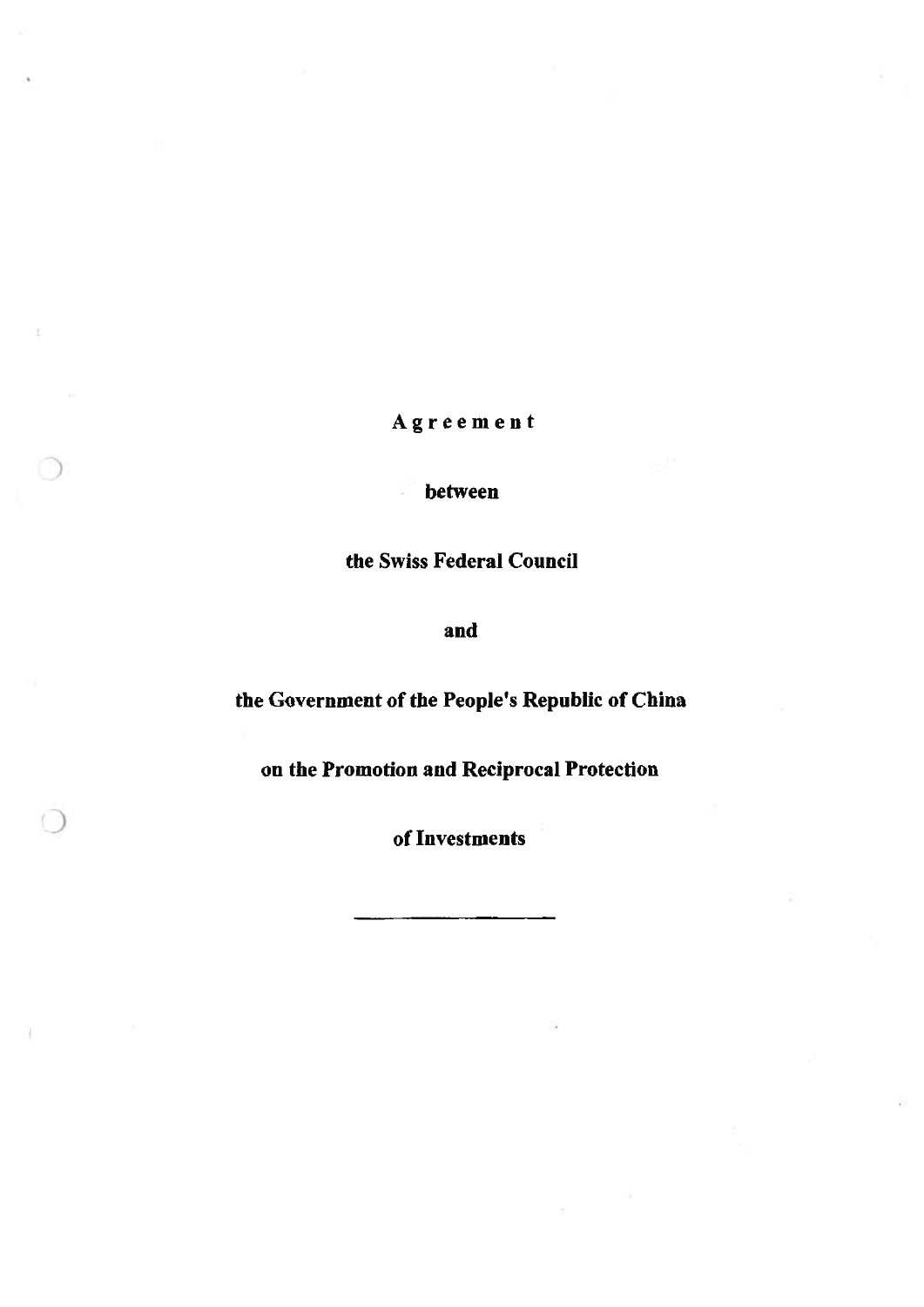## **Preamble**

The Swiss Federal Council and the Government of the People's Republic of China,

Desiring to intensify economic cooperation to the mutual benefit of both States,

Intending to create and maintain favourable conditions for investments by investors of one Contracting Party in the territory of the other Contracting Party,

Recognizing the need to promote and protect foreign investments with the aim to foster the economic prosperity of both States,

)

Have agreed as follows: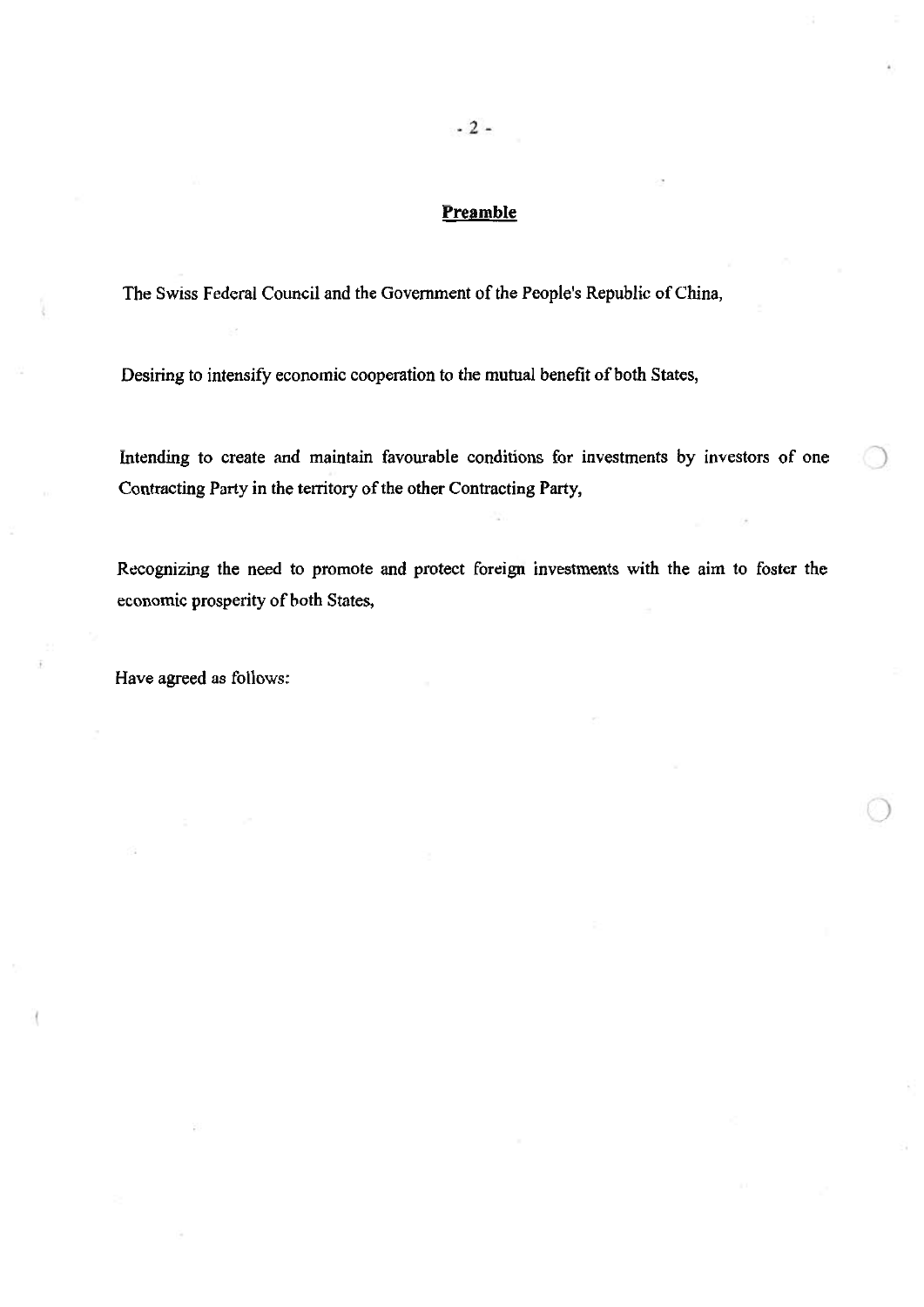#### **Definitions**

For the purposes of this Agreement:

)

- ( 1) The term "investment" shall include every kind of asset, and in particular:
	- (a) movable and immovable property as well as any other rights in rem, such as servitudes, mortgages, liens, pledges and usufructs;
	- (b) shares, parts or any other kind of participation in companies;
	- ( c) claims to money or to any performance having an economic value;
	- (d) copyrights, industrial property rights (such as patents, utility models, industrial designs or models, trade or service marks, trade names, indications of origin), know-how and goodwill;
	- (e) business concessions under public law, including concessions to search for, extract or exploit natural resources as well as all other rights given by law, by contract or by decision of the authority in accordance with the law.
- (2) The term "investor" refers with regard to either Contracting Party to:
	- (a) natural persons who, according to the law of that Contracting Party, are considered to be its nationals;
	- (b) legal entities, including companies, corporations, business associations and other organisations, which are constituted or otherwise duly organised under the law of that Contracting Party and have their seat, together with real economic activities, in the territory of the same Contracting Party;
	- by natural persons as defined in (a) above or by legal entities as defined in (h) above. ( c) legal entities established under the law of a third State but effectively controlled
- (3) The term "returns" means the amounts yielded by an investment and includes in particular, profits, interest, capital gains, dividends, royalties and fees.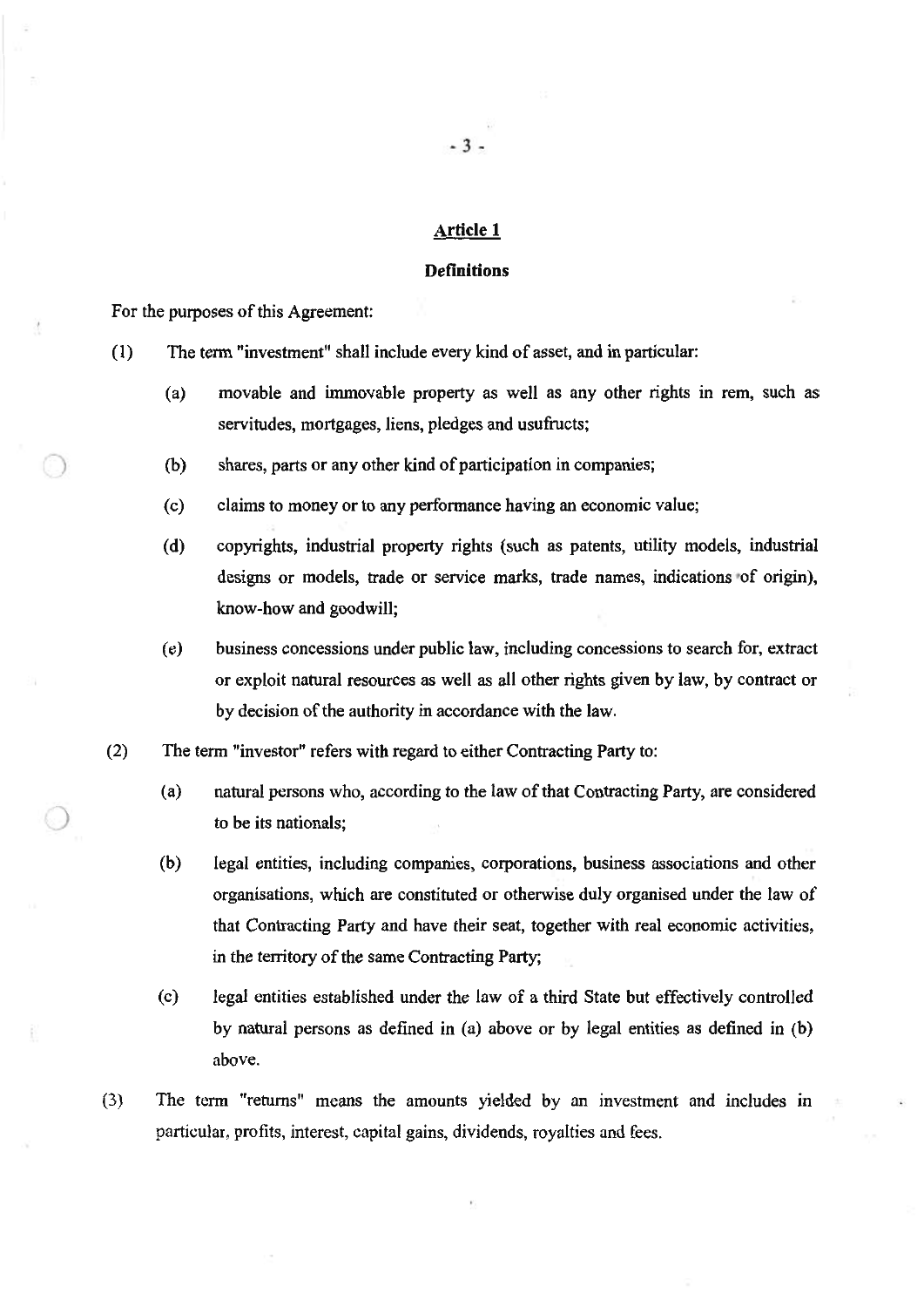(4) The tenn "territory" means the territory of either Contracting Party, including the land territory, the internal waters and, where applicable, the territorial sea and the airspace above them, as well as any maritime area beyond the territorial sea of the Contracting Party concerned, including the seabed, subsoil and natural resources thereof, over which that Party exercises sovereign rights or jurisdiction in accordance with domestic and international law.

## **Article 2**

#### **Scope of application**

The present Agreement shall apply to investments in the territory of one Contracting Party made in accordance with its laws and regulations by investors of the other Contracting Party, whether prior to or after the entry into force of the Agreement. It shall however not be applicable to claims or disputes arising out of events which occurred prior to its entry into force.

## **Article 3**

#### **Promotion, admission**

- ·) (1) Each Contracting Party shall in its territory promote as far as possible investments by investors of the other Contracting Party and admit such investments in accordance with its laws and regulations.
- provide, in accordance with its laws and regulations, all necessary permits or authorisations in connection with such investment including permits for the carrying out of licensing agreements and contracts for technical or administrative assistance as well as authorisations required for personnel of the investor's choice. (2) When a Contracting Party shall have admitted an investment on its territory, it shall

Ĵ,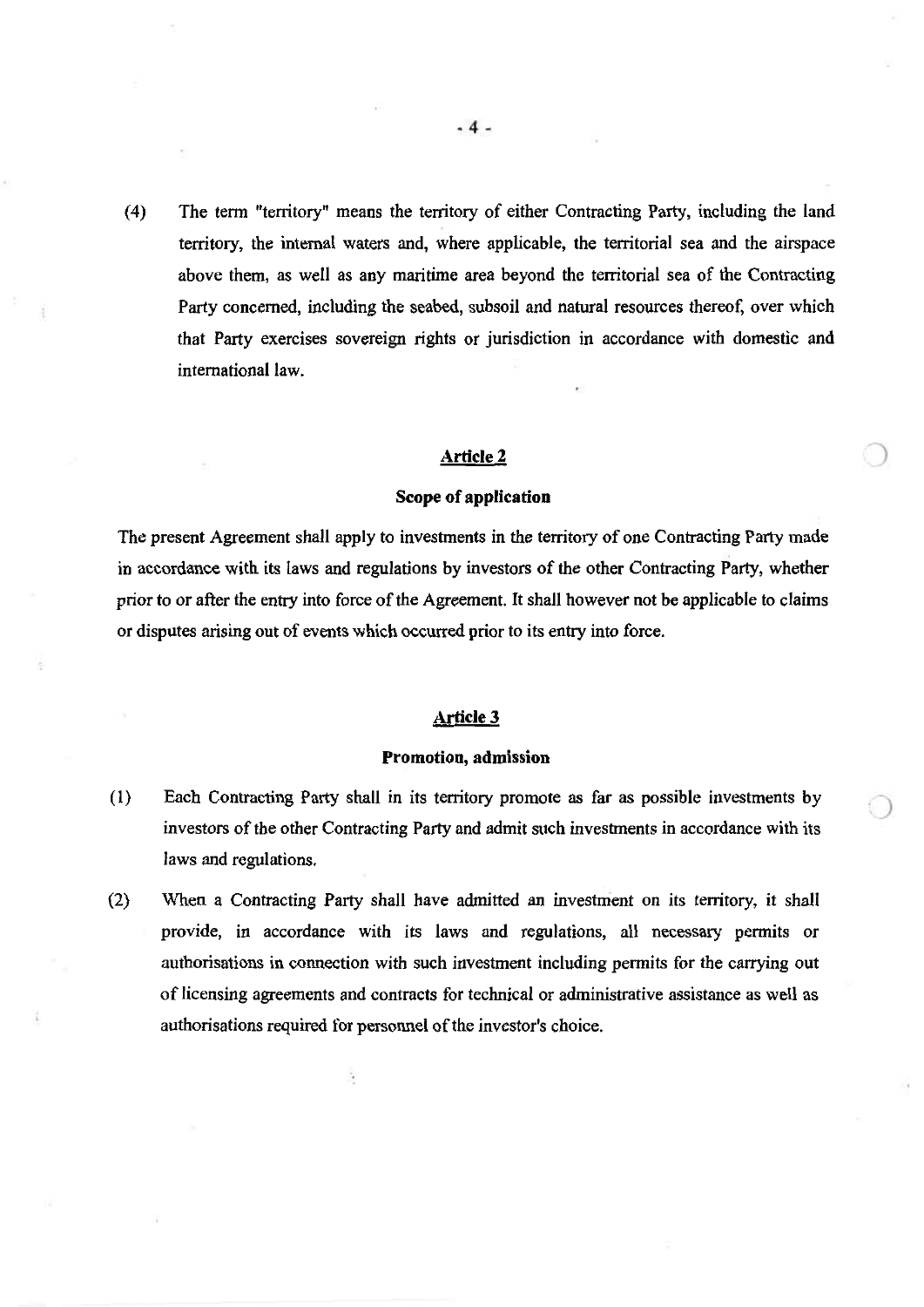#### Protection, treatment

- ( l) Investments and returns of investors of each Contracting Party shall at all times be accorded fair and equitable treatment and shall enjoy full protection and security in the territory of the other Contracting Party. Neither Contracting Party shall in any way impair by unreasonable or discriminatory measures the management, maintenance, use, enjoyment, extension or disposal of such investments.
- the other Contracting Party treatment not less favourable than that which it accords to investments or returns of its own investors (national treatment) or to investments or returns of investors of any third State (MFN treatment), whichever is more favourable to the investor concerned. (2) Each Contracting Party shall in its territory accord investments or returns of investors of
- (3) Each Contracting Party shall in its territory accord investors of the other Contracting Party, as regards the management, maintenance, use, enjoyment or disposal of their investments, treatment not less favourable than that which it accords to its own investors (national treatment) or investors of any third State (MFN treatment), whichever is more favourable to the investor concerned.
- If a Contracting Party accords special advantages to investors of any third State by virtue of an agreement establishing a free trade area, a customs union or a common market or by virtue of an agreement on the avoidance of double taxation, it shall not be obliged to accord such advantages to investors of the other Contracting Party.  $(4)$

## Article 5

#### Transfers

( 1) Each Contracting Party in whose territory investments have been made by investors of the other Contracting Party shall grant those investors the transfer of the amounts relating to such investments, in particular of: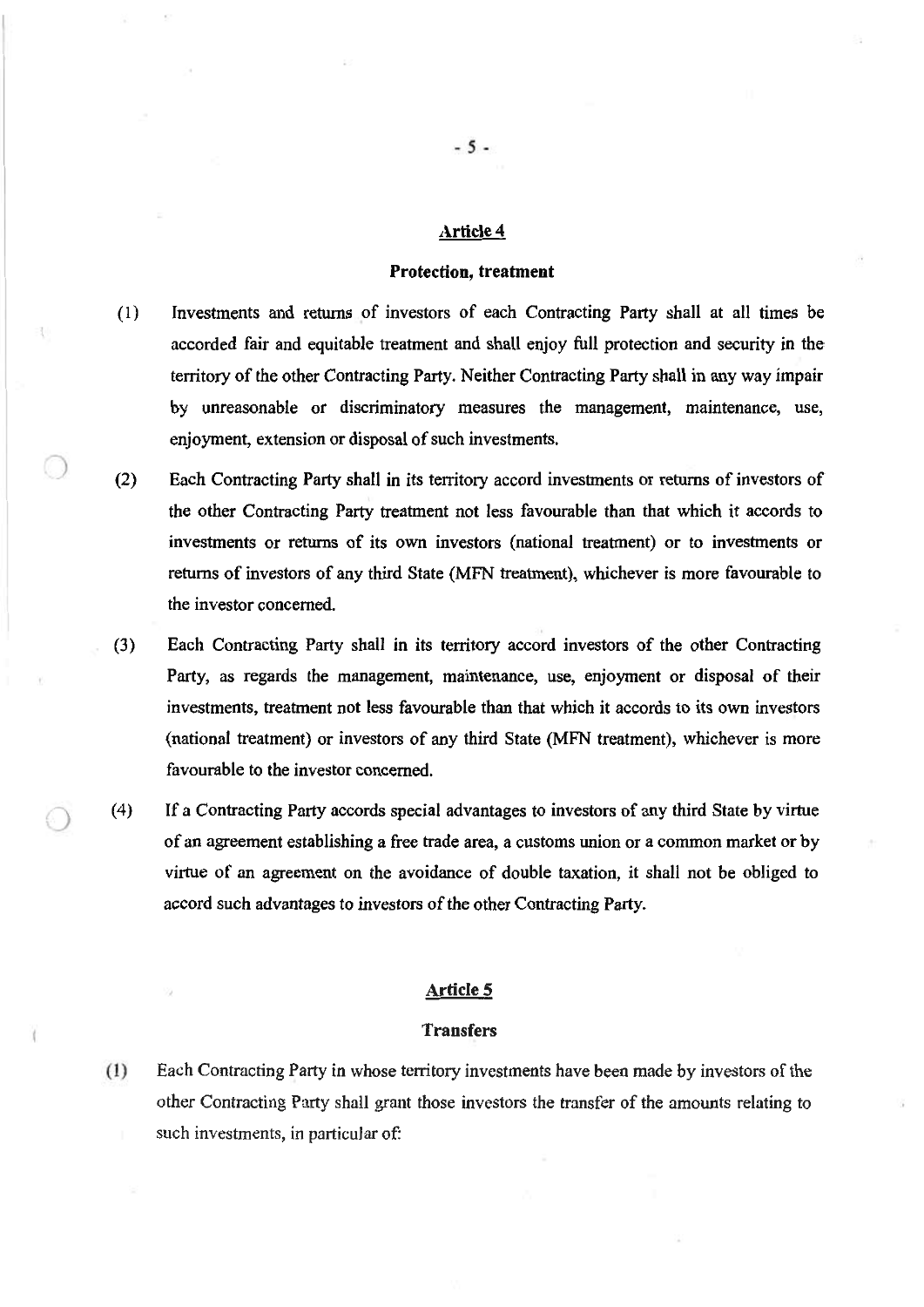- (a) returns;
- (b) payments relating to loans incurred, or other contractual obligations undertaken, for the investment;
- (c) amounts assigned to cover expenses relating to the management of the investment;
- ( d) royalties and other payments deriving from rights enumerated in Article 1, paragraph (1), letters (c), (d) and (e) of this Agreement;
- ( e) earnings and other remuneration of personnel engaged from abroad in connection with the investment;
- (f) the initial capital and additional amounts to maintain or increase the investment;
- (g) the proceeds of the partial or total sale or liquidation 'of the investment, including possible increment values.

 $\bigcap$ 

(2) The transfer mentioned above shall be made without delay in a freely convertible currency and at the prevailing market rate of exchange applicable within the Contracting Party accepting the investments and on the date of transfer. In the event that the market rate of exchange does not exist, the rate of exchange shall correspond to the cross rate obtained from those rates which would be applied by the International Monetary Fund on the date of payment for conversions of the currencies concerned into Special Drawing Rights.

## Article 6

#### Expropriation, compensation

( I) Neither of the Contracting Parties shall take, either directly or indirectly, measures of expropriation, nationalization or any other measures having the same nature or the same effect against investments of investors of the other Contracting Party, unless the measures are taken in the public interest, on a non-discriminatory basis and provided that provisions be made for compensation. Such compensation shall amount to the market value of the investment expropriated immediately before the expropriatory action was taken or became public knowledge, whichever is earlier. The amount of compensation shall include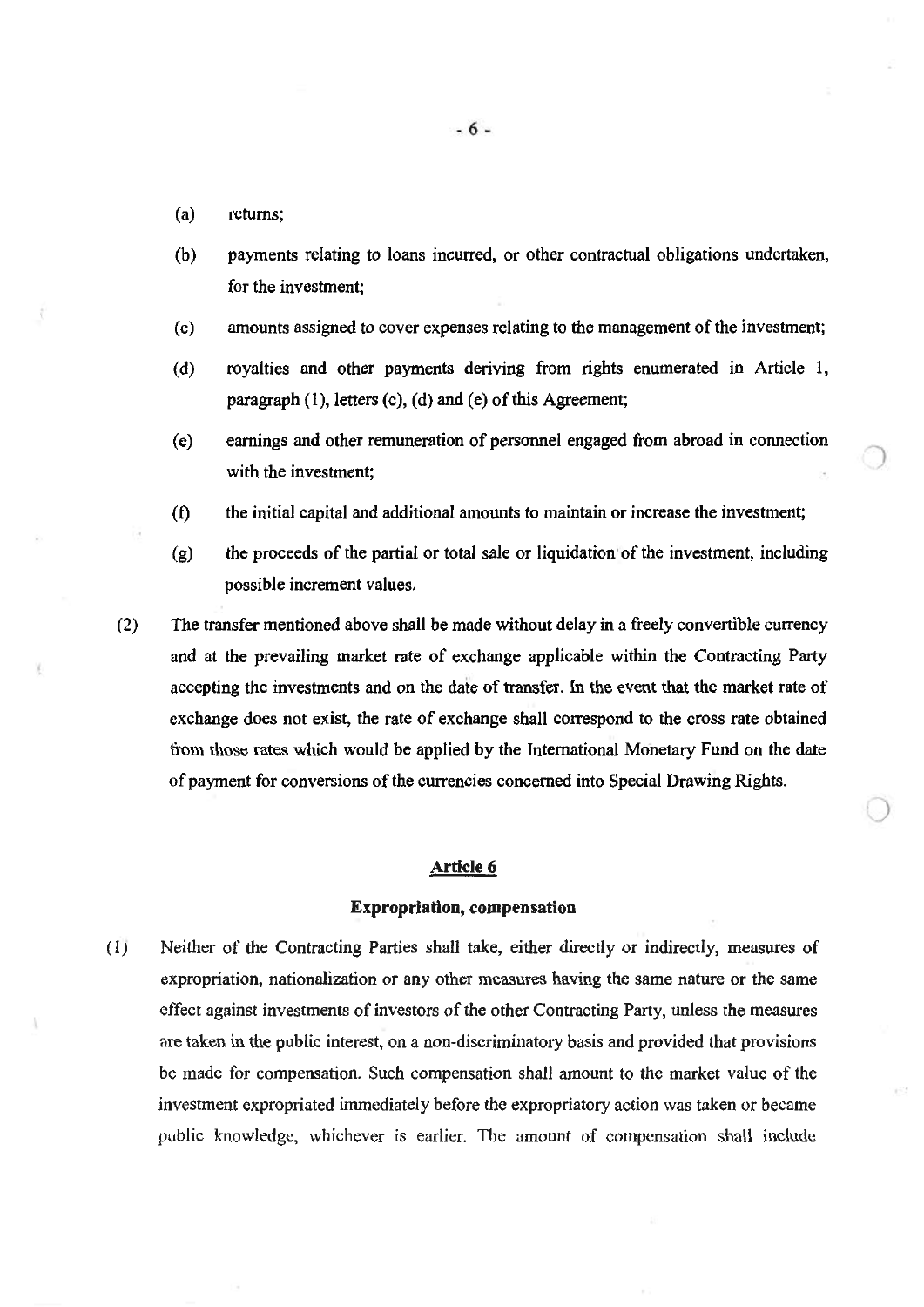interest at a normal commercial rate from the date of dispossession until the date of payment, shall be settled in a freely convertible currency, be paid without delay and be freely transferable. The investor affected shall have a right, under the law of the Contracting Party making the expropriation, to prompt review, by a judicial or other independent authority of that Contracting Party, of his case and of the valuation of his investment in accordance with the principles set out in this paragraph.

Where a Contracting Party expropriates the assets of a company which is incorporated or constituted under the law in force in any part of its own territory, and in which investors of the other Contracting Party own shares, it shall, to the extent necessary and subject to its laws, ensure, that compensation according to paragraph (1) of this Article will be made available to such investors. (2)

 $\subset$ 

#### Article 7

#### Compensation for losses

The investors of one Contracting Party whose investments have suffered losses due to war or to any other armed conflict, revolution, state of emergency, rebellion, civil disturbance, or any other similar event in the territory of the other Contracting Party shall benefit, on the part of this latter, from a treatment in accordance with Article 4 of this Agreement as regards restitution, indemnification, compensation or other settlement.

## Article 8

#### Other commitments

Each Contracting Party shall observe any obligation it may specifically have entered into with regard to investments in its territory by investors of the other Contracting Party.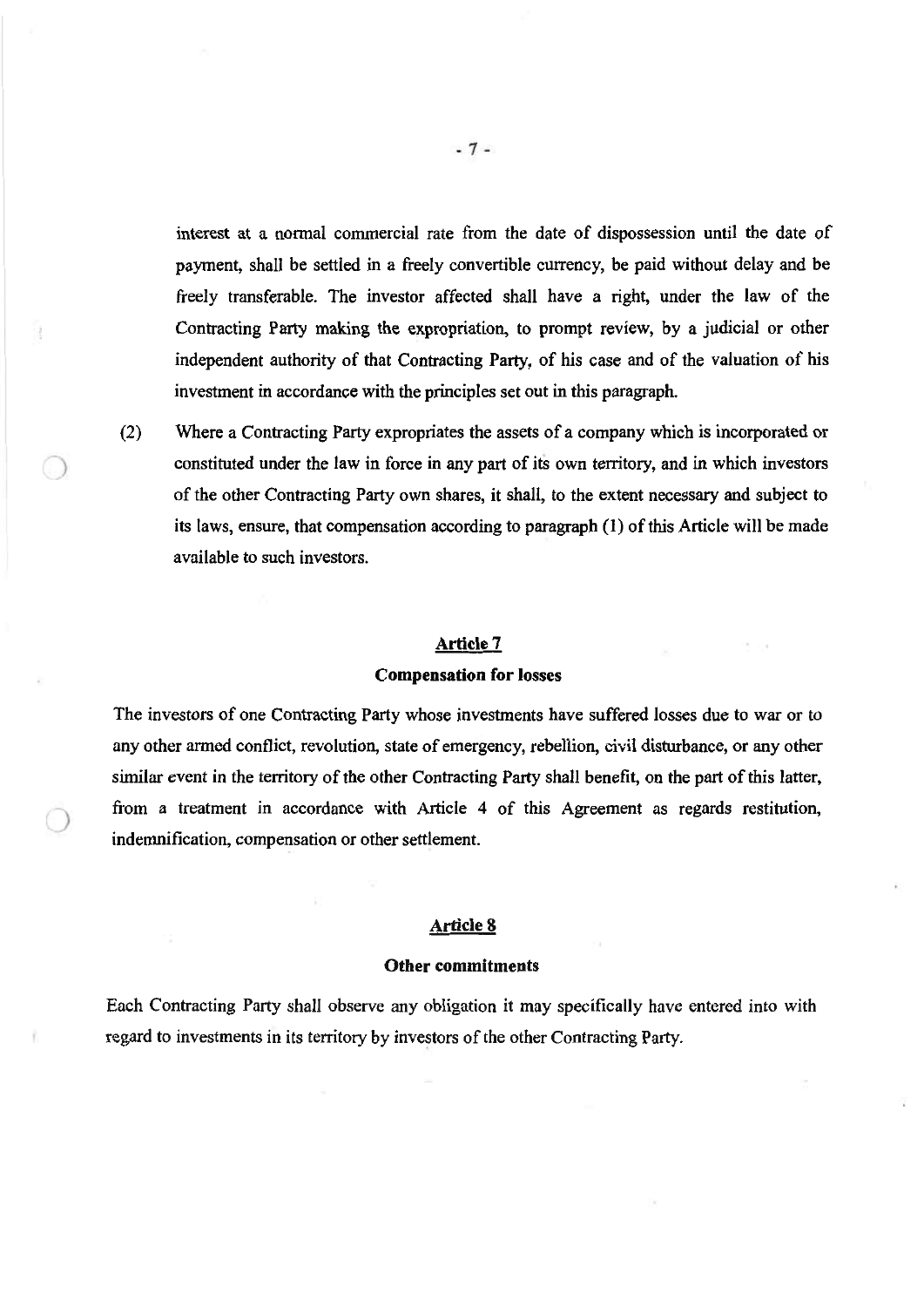#### More favourable provisions

If provisions in the legislation of either Contracting Party or rules of international law entitle investments by investors of the other Contracting Party to treatment more favourable than is provided for by this Agreement, such provisions or rules shall to the extent that they are more favourable prevail over this Agreement.

#### Article 10

#### Principle of subrogation

Where one Contracting Party has granted any financial guarantee against non-commercial risks in regard to an investment by one of its investors in the territory of the other Contracting Party, the latter shall recognize the rights of the first Contracting Party by virtue of the principle of subrogation to the rights of the investor when payment has been made under this guarantee by the first Contracting Party.

#### Article 11

## Disputes between a Contracting Party *)*  and an investor of the other Contracting Party

- (1) For the purpose of solving disputes with respect to investments between a Contracting Party and an investor of the other Contracting Party and without prejudice to Article 12 of this Agreement (Disputes between the Contracting Parties), consultations will take place between the parties concerned.
- (2) If these consultations do not result in a solution within six months from the date of the written request for consultations, the investor may submit the dispute either to the courts or the administrative tribunals of the Contracting Party in whose territory the investment has been made or to international arbitration. In the latter event the investor has the choice between either of the following: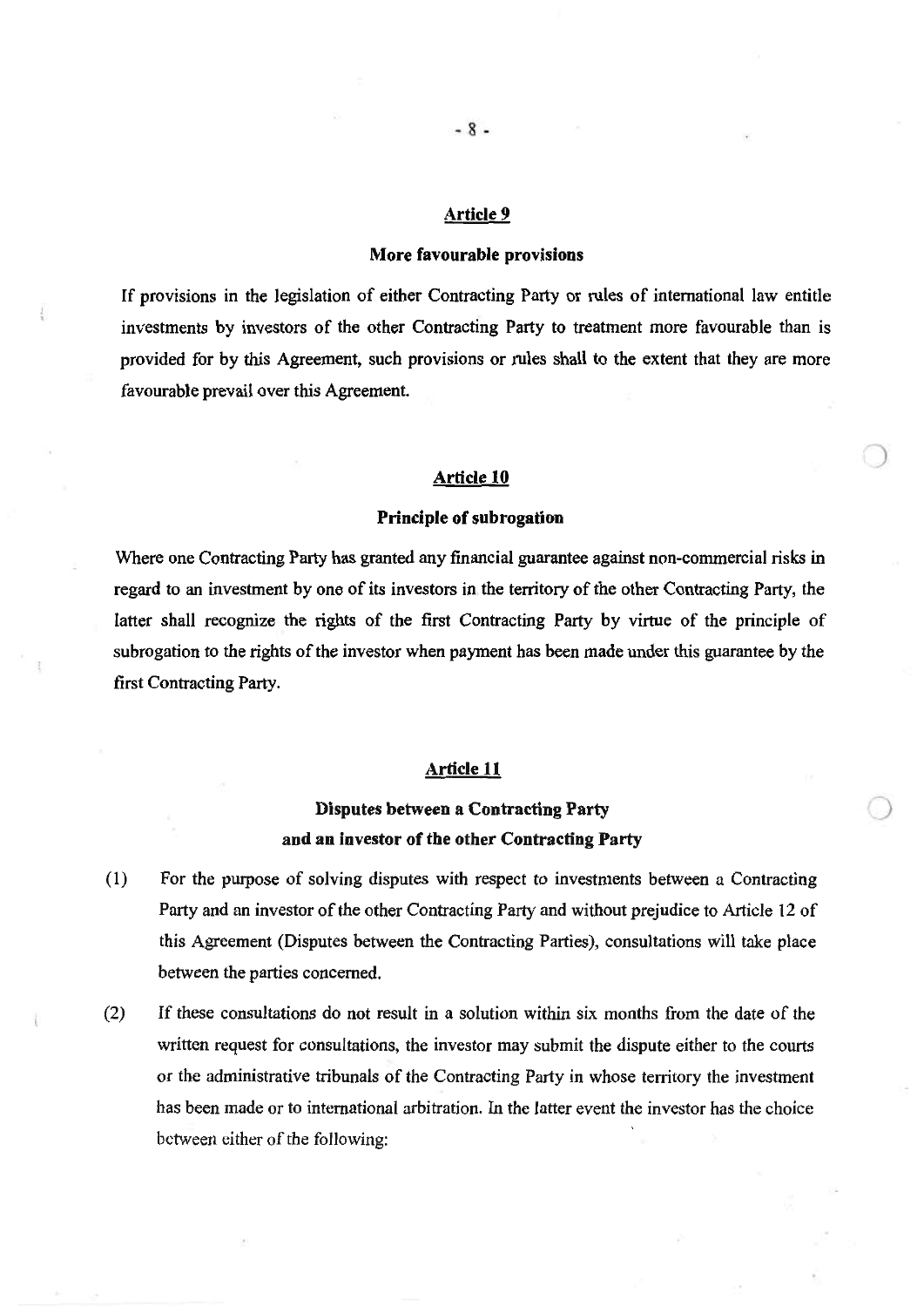- (a) the International Centre for Settlement of Investment Disputes (ICSID) provided for by the Convention on the Settlement of Investment Disputes between States and Nationals of other States, opened for signature at Washington, on March 18, 1965; or
- (b) an ad hoc-arbitral tribunal which, unless otherwise agreed upon by the parties to the dispute, shall be established under the arbitration rules of the United Nations Commission on International Trade Law (UNCITRAL).
- Each Contracting Party hereby consents to the submission of an investment dispute to international arbitration.  $(3)$
- (4) A dispute that has been submitted, in accordance with paragraph (2), to a competent court of the Contracting Party concerned, may only be submitted to international arbitration after withdrawal by the investor of the case from the domestic court.
- ( 5) ' The Contracting Party which is party to the dispute shall at no time whatsoever during the process assert as a defence its immunity or the fact that the investor has received, by virtue of an insurance contract, a compensation covering the whole or part of the incurred damage.
- international arbitration unless the other Contracting Party does not abide by and comply with the arbitral award. (6) Neither Contracting Party shall pursue through diplomatic channels a dispute submitted to

 $\overline{\phantom{0}}$ 

The arbitral award shall be final and binding for the parties to the dispute and shall be executed without delay according to the law of the Contracting Party concerned. (7)

## Article 12

#### Disputes between the Contracting Parties

(I) Disputes between the Contracting Parties regarding the interpretation or application of the provisions of this Agreement shall if possible be settled through diplomatic channels.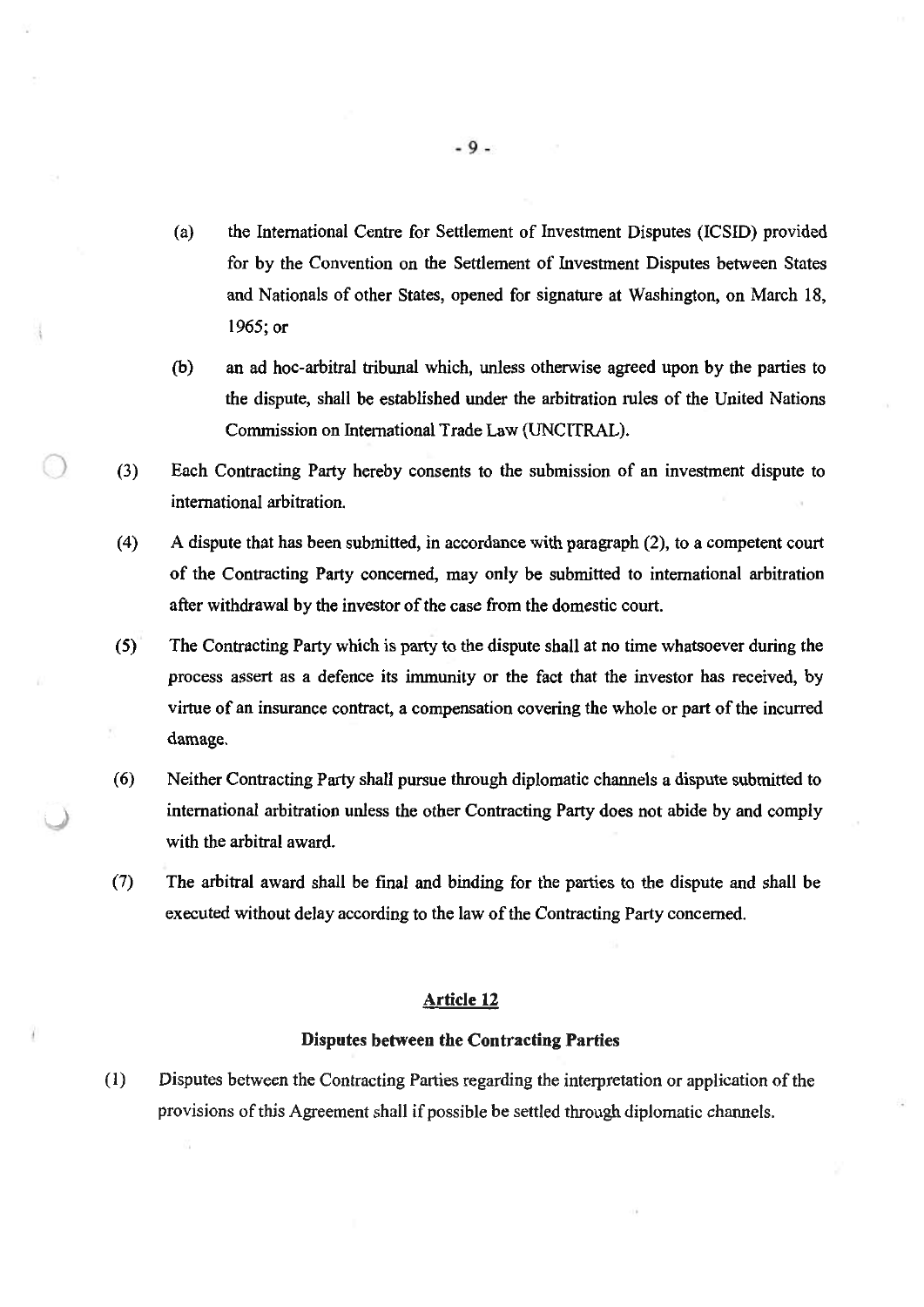- (2) If both Contracting Parties cannot reach an agreement within six months after the beginning of the dispute between themselves, the latter shall, upon request of either Contracting Party, be submitted to an arbitral tribunal of three members. Each Contracting Party shall appoint one arbitrator, and these two arbitrators shall nominate a chairman who shall be a national of a third State.
- (3) If one of the Contracting Parties has not appointed its arbitrator and has not followed the invitation of the other Contracting Party to make that appointment within two months, the arbitrator shall be appointed upon the request of that Contracting Party by the President of the International Court of Justice.
- ( 4) If both arbitrators cannot reach an agreement about the choice of the chairman within two months after their appointment, the latter shall be appointed upon the request of either Contracting Party by the President of the International Court of Justice.
- (5) If, in the cases specified under paragraphs (3) and (4) of this Article, the President of the International Court of Justice is prevented from carrying out the said function or is a national of either Contracting Party, the appointment shall be made by the Vice-President, and if the latter is prevented or is a national of either Contracting Party, the appointment shall be made by the most senior Judge of the Court who is not a national of either Contracting Party.
- ) Subject to other provisions made by the Contracting Parties, the tribunal shall determine its own procedure. Each Contracting Party shall bear the cost of its own member of the tribunal and of its representation in the arbitral proceedings. The cost of the Chairman and the remaining costs shall be borne in equal parts by the Contracting Parties, unless the arbitral tribunal decides otherwise. (6)
- (7) The decisions of the tribunal are final and binding for each Contracting Party.

 $-10-$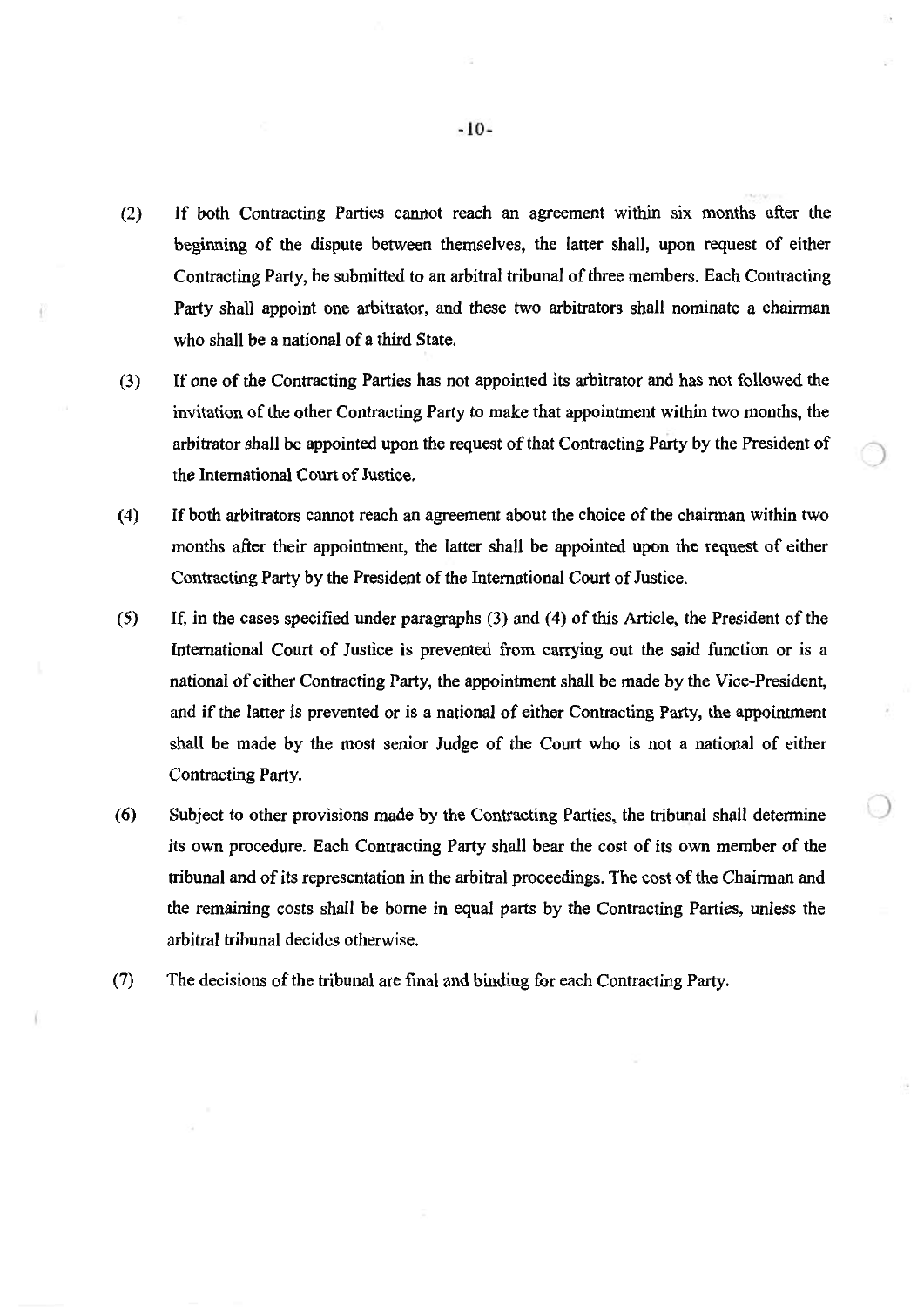#### Final provisions

- ( 1) Both Governments shall notify each other through diplomatic channels that they have complied with the legal requirements for the entry into force of international agreements. This Agreement shall enter into force on the day when the second notification is received, and shall remain binding for a period of ten years. Unless written notice of termination is given six months before the expiration of this period, the Agreement shall be considered as renewed on the same terms for a period of two years, and so forth.
- In case of official notice as to the termination of the present Agreement, the provisions of Articles 1 to 12 shall continue to be effective for a further period of ten years for investments made before the termination. (2)
- (3) This Agreement replaces the Agreement on Reciprocal Promotion and Protection of Investments between the Government of the Swiss Confederation and the Government of the People's Republic of China, signed on November 12, 1986 in Beijing.

IN WITNESS WHEREOF, the undersigned, duly authorised thereto by their respective Governments, have signed this Agreement.

Done in duplicate, at Berne, on the 27th of January 2009, in French, Chinese and English language. each text being equally authentic. In case of divergences the English text shall prevail.

For the Swiss Federal Council

*I* •' *.:* 

)

For the Government of the People's Republic of China

陈德永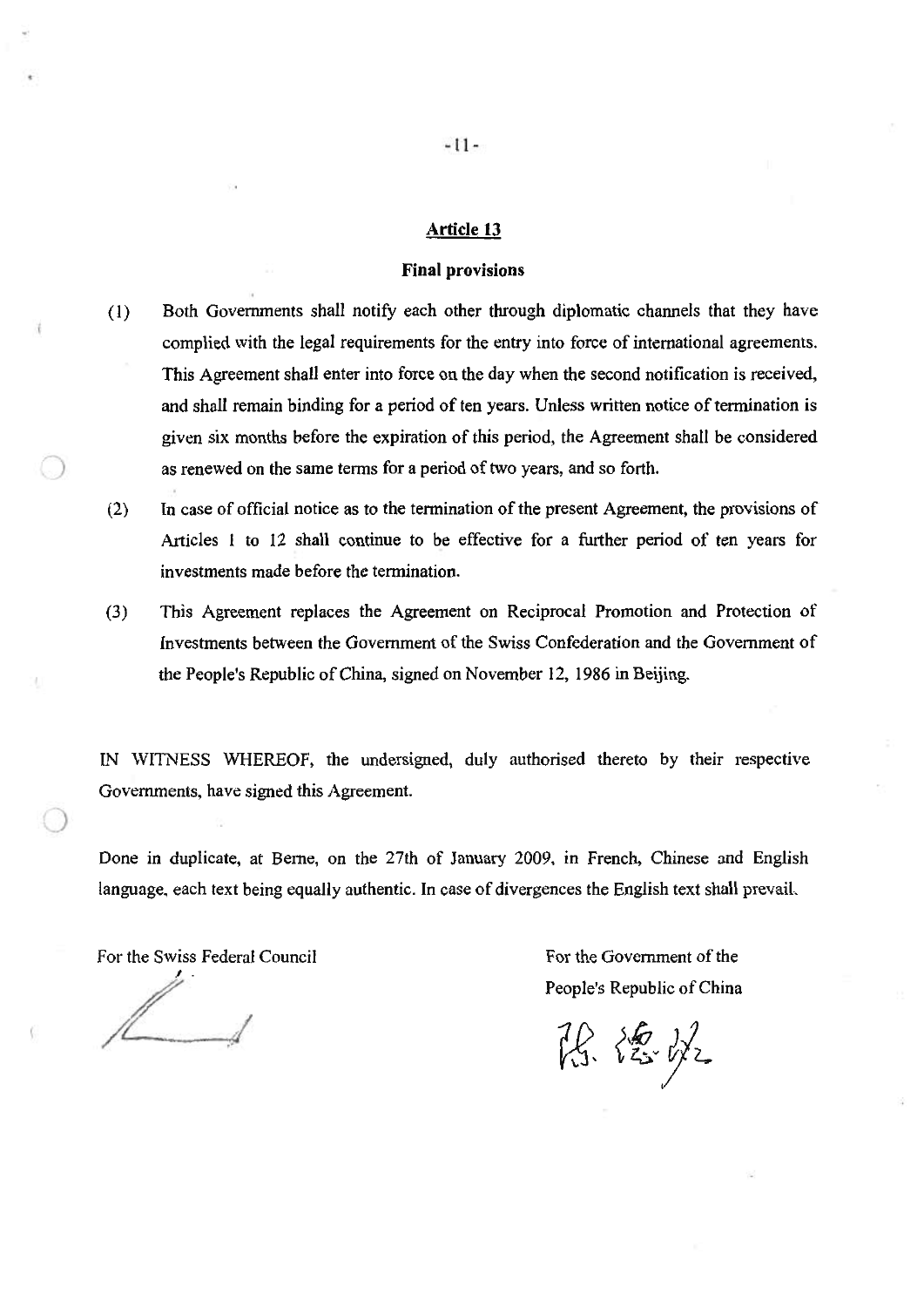## PROTOCOL

to the Agreement between

## the Swiss Federal Council

and

# the Government of the People's Republic of China on the Promotion and Reciprocal Protection of Investments

f

On signing the Agreement between the Swiss Federal Council and the Government of the People's Republic of China on the Promotion and Reciprocal Protection of Investments, the plenipotentiaries, being duly authorized, have, in addition, agreed on the following provisions, which shall be regarded as an integral part of the said Agreement:

## Ad Article 4, paragraphs (2) and (3)

In respect of the People's Republic of China, national treatment shall not apply to:

- *)* (a) any non-conforming measures existing at the time of entering into force of this Agreement within its territory;
- (b) the continuation of any non-conforming measure referred to in subparagraph (a);
- (c) an amendment to any non-conforming measure referred to in subparagraph (a) to the extend that the amendment does not increase the non-conformity of the measure, as it existed immediately before the amendment, with those obligations.

It will be endeavoured to progressively remove the non-conforming measures.

For the purposes of the above, "measure" means any measure of general application taken by the People's Republic of China, whether in the form of a law, regulation, rule, procedure, decision or administrative action.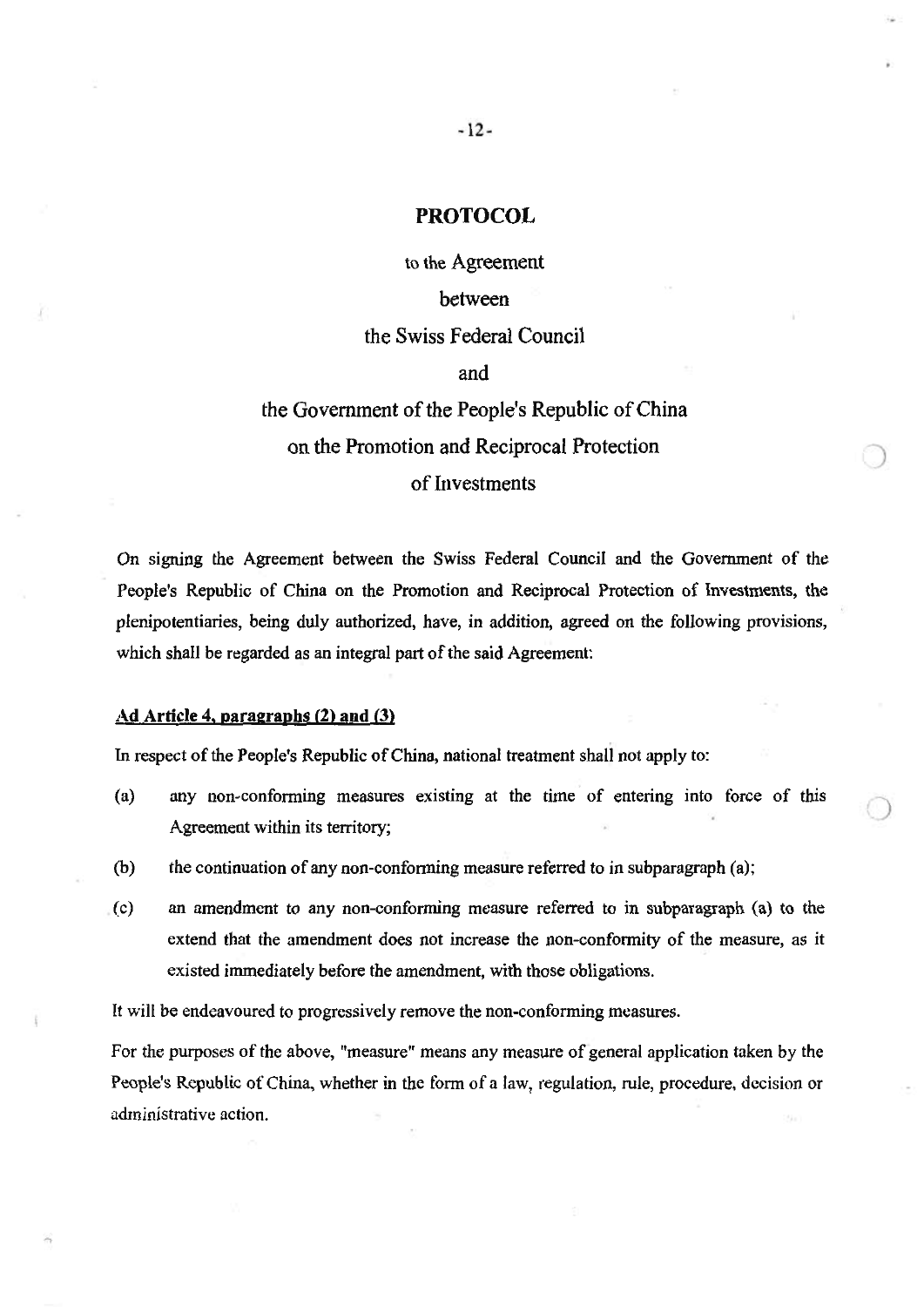#### Ad Article 5

(a) With regard to the People's Republic of China:

- Article *5* paragraph (1) (b) will apply provided that a loan agreement has been registered with the relevant foreign exchange administration authority.
- Article *5* paragraph ( 1) (g} will apply provided that the transfer shall comply with the relevant formalities stipulated by the applicable Chinese laws and regulations relating to exchange control.

To the extend that the formalities mentioned above are no longer required according to the relevant provisions of Chinese law, Article *5* shall apply without said restrictions.

(b) A transfer shall be deemed to have been made "without delay" within the meaning of Article *5* paragraph (2) if effected within such period as is normally required for the completion of transfer formalities. The said period shall commence on the day on which the relevant request has been submitted to the relevant foreign exchange administration with full and authentic documentation and information and may on no account exceed two (2) months.

#### Ad Article 11 paragraph (2)

(a) The People's Republic of China, when acting as a Contracting Party involved in a dispute, ) may require the investor concerned to exhaust the domestic administrative review procedure specified by the laws and regulations of the People's Republic of China before submission of the dispute to the arbitration procedures stipulated in paragraph (2) of Article 11. This review procedure shall not exceed three (3) months.

(b) If an investor as defined in paragraph 2 (c) of Article 1 has submitted a claim in the sense of Article 11 paragraph 2 under an agreement relating to investment with a third State, it is confirmed that that investor shall not have the right to submit the same claim under the paragraph 2 of Article 11 of this Agreement.